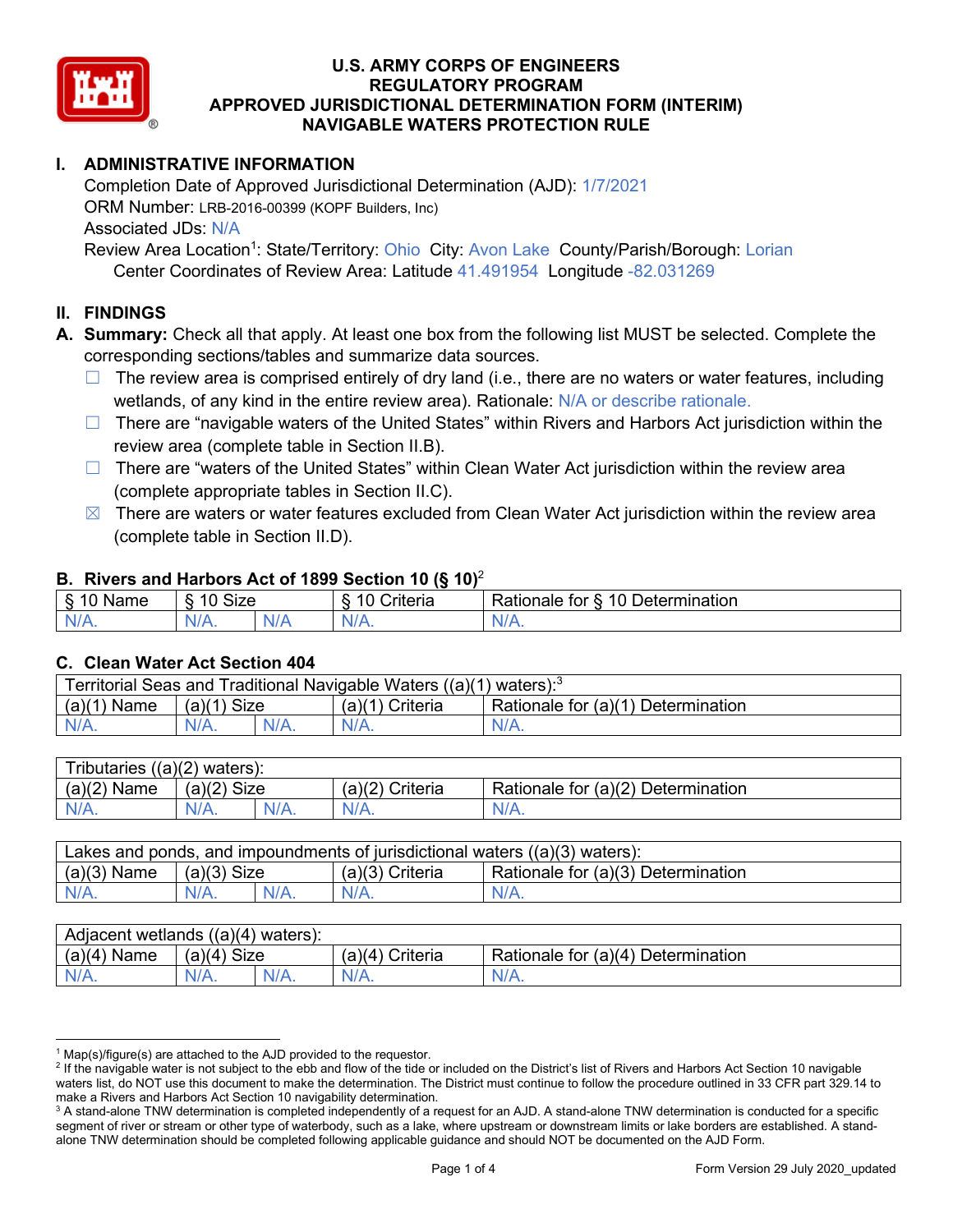

# **D. Excluded Waters or Features**

| Excluded waters $((b)(1) - (b)(12))$ : <sup>4</sup> |                       |                  |                        |                                                                                            |  |
|-----------------------------------------------------|-----------------------|------------------|------------------------|--------------------------------------------------------------------------------------------|--|
| <b>Exclusion Name</b>                               | <b>Exclusion Size</b> |                  | Exclusion <sup>5</sup> | Rationale for Exclusion Determination                                                      |  |
| LRB-2016-00399-                                     | 5.54                  | $\text{acre}(s)$ | $(b)(1)$ Non-          | Onsite observations indicate that LRB-2016-                                                |  |
| <b>Wetland A</b>                                    |                       |                  | adjacent wetland.      | 00399-Wetland A is a                                                                       |  |
|                                                     |                       |                  |                        | non-adjacent b(1) water. This wetland does not                                             |  |
|                                                     |                       |                  |                        | meet any of the four criteria that would make an                                           |  |
|                                                     |                       |                  |                        | (a)(4) adjacent water subject to jurisdiction under                                        |  |
|                                                     |                       |                  |                        | Section 404 of the Clean Water Act. The                                                    |  |
|                                                     |                       |                  |                        | northern, western, and southern boundary of the                                            |  |
|                                                     |                       |                  |                        | wetland was circumnavigated during the site                                                |  |
|                                                     |                       |                  |                        | visit on Oct 20, 2020. A thicket ran along the                                             |  |
|                                                     |                       |                  |                        | eastern property boundary and review of aerials                                            |  |
|                                                     |                       |                  |                        | indicates that residential lawns boarder the                                               |  |
|                                                     |                       |                  |                        | eastern property boundary. Based on the site                                               |  |
|                                                     |                       |                  |                        | visit and review of aerial photographs, LRB-                                               |  |
|                                                     |                       |                  |                        | 2016-00399-Wetland A was observed to be a                                                  |  |
|                                                     |                       |                  |                        | physically isolated wetland with no surface water                                          |  |
|                                                     |                       |                  |                        | connection to any (a)(1-3) water. We did not                                               |  |
|                                                     |                       |                  |                        | observe evidence of any artificial or natural                                              |  |
|                                                     |                       |                  |                        | barrier that separated the subject wetland from<br>an a1-3 water. The USGS Topographic Map |  |
|                                                     |                       |                  |                        | indicates the nearest $a(1-3)$ water is an off-site                                        |  |
|                                                     |                       |                  |                        | Unnamed Tributary to Heider Ditch (an a(2)                                                 |  |
|                                                     |                       |                  |                        | tributary), which is located north of Walker Road                                          |  |
|                                                     |                       |                  |                        | and upslope of LRB-2016-00399-Wetland A                                                    |  |
|                                                     |                       |                  |                        | (approximately 2,085-linear feet to the                                                    |  |
|                                                     |                       |                  |                        | northeast). A review of historic aerials and                                               |  |
|                                                     |                       |                  |                        | USGS topographic Maps indicate that off-site                                               |  |
|                                                     |                       |                  |                        | <b>Unnamed Tributary to Heider Ditch was</b>                                               |  |
|                                                     |                       |                  |                        | historically located approximately 600-linear feet                                         |  |
|                                                     |                       |                  |                        | to the east of LRB-2016-00399-Wetland A;                                                   |  |
|                                                     |                       |                  |                        | however, between 2006-2007 off-site Unnamed                                                |  |
|                                                     |                       |                  |                        | <b>Tributary to Heider Ditch was filled/culverted</b>                                      |  |
|                                                     |                       |                  |                        | during construction of a residential subdivision.                                          |  |
|                                                     |                       |                  |                        | LRB-2016-00399-Wetland A is not located within                                             |  |
|                                                     |                       |                  |                        | the 100-year FEMA flood zone and no tributaries                                            |  |
|                                                     |                       |                  |                        | are located near the wetland that could inundate                                           |  |
|                                                     |                       |                  |                        | 2016-00399-Wetland A at least once in a typical                                            |  |
|                                                     |                       |                  |                        | year. Thus, it has been determined that LRB-                                               |  |
|                                                     |                       |                  |                        | 2016-00399-Wetland A is a b(1) excluded water.                                             |  |
| LRB-2016-00399-                                     | 446                   | Linear           | $(b)(5)$ Ditch that is | LRB-2016-00399-Ditch 1 flows south into LRB-                                               |  |
| Ditch 1                                             |                       | feet             | not an $(a)(1)$ or     | 2016-00399-Wetland A (b)(1) Non-adjacent                                                   |  |
|                                                     |                       |                  | $(a)(2)$ water, and    | wetland. LRB-2016-00399-Ditch 1 did not have                                               |  |
|                                                     |                       |                  | those portions of      | a discernable bed and bank and tree appeared                                               |  |

<sup>4</sup> Some excluded waters, such as (b)(2) and (b)(4), may not be specifically identified on the AJD form unless a requestor specifically asks a Corps district to do so. Corps districts may, in case-by-case instances, choose to identify some or all of these waters within the review area.  $5$  Because of the broad nature of the (b)(1) exclusion and in an effort to collect data on specific types of waters that would be covered by the (b)(1)

exclusion, four sub-categories of (b)(1) exclusions were administratively created for the purposes of the AJD Form. These four sub-categories are not new exclusions, but are simply administrative distinctions and remain (b)(1) exclusions as defined by the NWPR.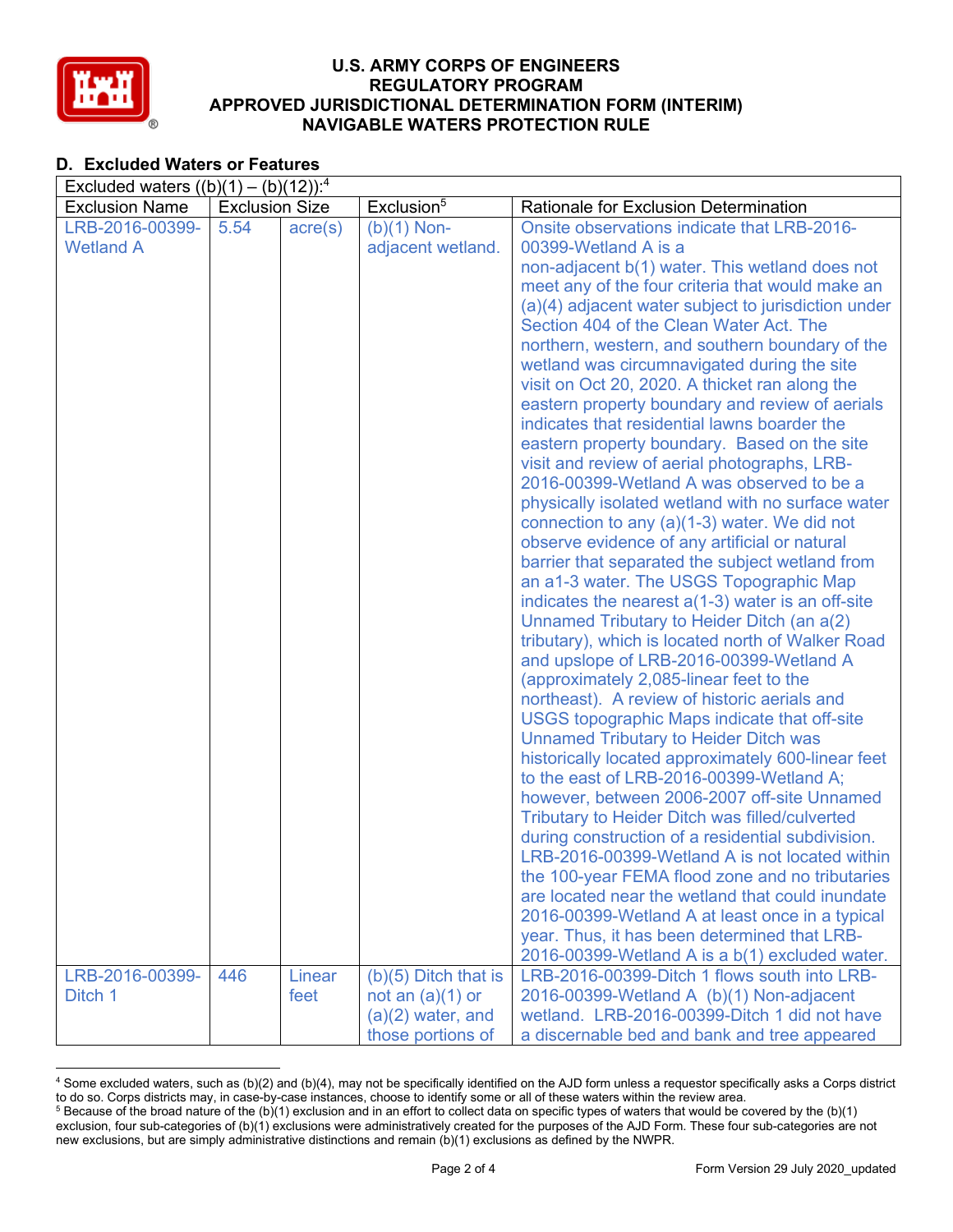

| Excluded waters $((b)(1) - (b)(12))$ : <sup>4</sup> |                       |                                                                                                          |                                                                                                                                                                                                                                                                                                                                                                                                                                                                                                                                                                                                                                                                                                                                                                                                                                                                                                                                                                                                                                                                                                                                                                                                                                                                                                                                                |  |  |
|-----------------------------------------------------|-----------------------|----------------------------------------------------------------------------------------------------------|------------------------------------------------------------------------------------------------------------------------------------------------------------------------------------------------------------------------------------------------------------------------------------------------------------------------------------------------------------------------------------------------------------------------------------------------------------------------------------------------------------------------------------------------------------------------------------------------------------------------------------------------------------------------------------------------------------------------------------------------------------------------------------------------------------------------------------------------------------------------------------------------------------------------------------------------------------------------------------------------------------------------------------------------------------------------------------------------------------------------------------------------------------------------------------------------------------------------------------------------------------------------------------------------------------------------------------------------|--|--|
| <b>Exclusion Name</b>                               | <b>Exclusion Size</b> | Exclusion <sup>5</sup>                                                                                   | <b>Rationale for Exclusion Determination</b>                                                                                                                                                                                                                                                                                                                                                                                                                                                                                                                                                                                                                                                                                                                                                                                                                                                                                                                                                                                                                                                                                                                                                                                                                                                                                                   |  |  |
|                                                     |                       | a ditch<br>constructed in an<br>$(a)(4)$ water that<br>do not satisfy the<br>conditions of<br>$(c)(1)$ . | to be rooted in it in several locations. This is an<br>excluded ditch that was constructed in<br>uplands, it does not capture a stream, and it is<br>not an adjacent wetland. Based on data<br>contained in the wetland delineation report, site<br>visit observations and a review of remote tools,<br>the ditch is not an $(a)(1)$ nor is it an $(a)(2)$ as the<br>ditch did not relocate a tributary, was not<br>constructed in a tributary, or was not constructed<br>in an adjacent wetland $(a)(4)$ . The ditch is<br>situated in a forested area containing old<br>furrows. The ditch flows downslope into LRB-<br>2016-00399 Wetland A and does not flow<br>through the wetland. Review of historic aerials<br>(1950-1962-1970) indicate the ditch was located<br>in an area that was previously agricultural field.<br>LRB-2016-00399-Ditch 1 appears to have been<br>historically manmade to improve drainage on<br>the site. Based on site visit observations, the<br>ditch has ephemeral flow into LRB-2016-00390<br>Wetland A. Review of remote tools including<br><b>USGS topographical maps and aerial</b><br>imagery and soils data show no evidence that<br>the ditch is a tributary or had been a tributary<br>that was relocated or constructed in a wetland.<br>Therefore, LRB-2016-00399-Ditch 1 is an<br>excluded water. |  |  |
|                                                     |                       |                                                                                                          |                                                                                                                                                                                                                                                                                                                                                                                                                                                                                                                                                                                                                                                                                                                                                                                                                                                                                                                                                                                                                                                                                                                                                                                                                                                                                                                                                |  |  |

# **III. SUPPORTING INFORMATION**

**A. Select/enter all resources** that were used to aid in this determination and attach data/maps to this document and/or references/citations in the administrative record, as appropriate.

 $\boxtimes$  Information submitted by, or on behalf of, the applicant/consultant: ATYPICAL WETLAND DELINEATIONPARCEL NUMBERS 0400008101009 &0400008101047CITY OF AVON LAKELORAIN COUNTY, OHIO August 2020

This information is sufficient for purposes of this AJD. Rationale: N/A

 $\Box$  Data sheets prepared by the Corps: Title(s) and/or date(s).

☒ Photographs: Aerial: Connect Explorer EV: 4-11-2020, 11-17-2019, 7-20-2019, 4-7-2018, 6-22-2017, 3-24-2015, 4-25-2015, 11-25-2013, 11-25-2011 – OSIP County Aerials 2006, 2011, 2017 , historic aerials 1950, 1962, 1970, USGS 1994

- $\boxtimes$  Corps site visit(s) conducted on: October 20, 2020
- ☐ Previous Jurisdictional Determinations (AJDs or PJDs): ORM Number(s) and date(s).
- ☐ Antecedent Precipitation Tool: *provide detailed discussion in Section III.B*.
- ☒ USDA NRCS Soil Survey: https://websoilsurvey.nrcs.usda.gov/app/WebSoilSurvey.aspx